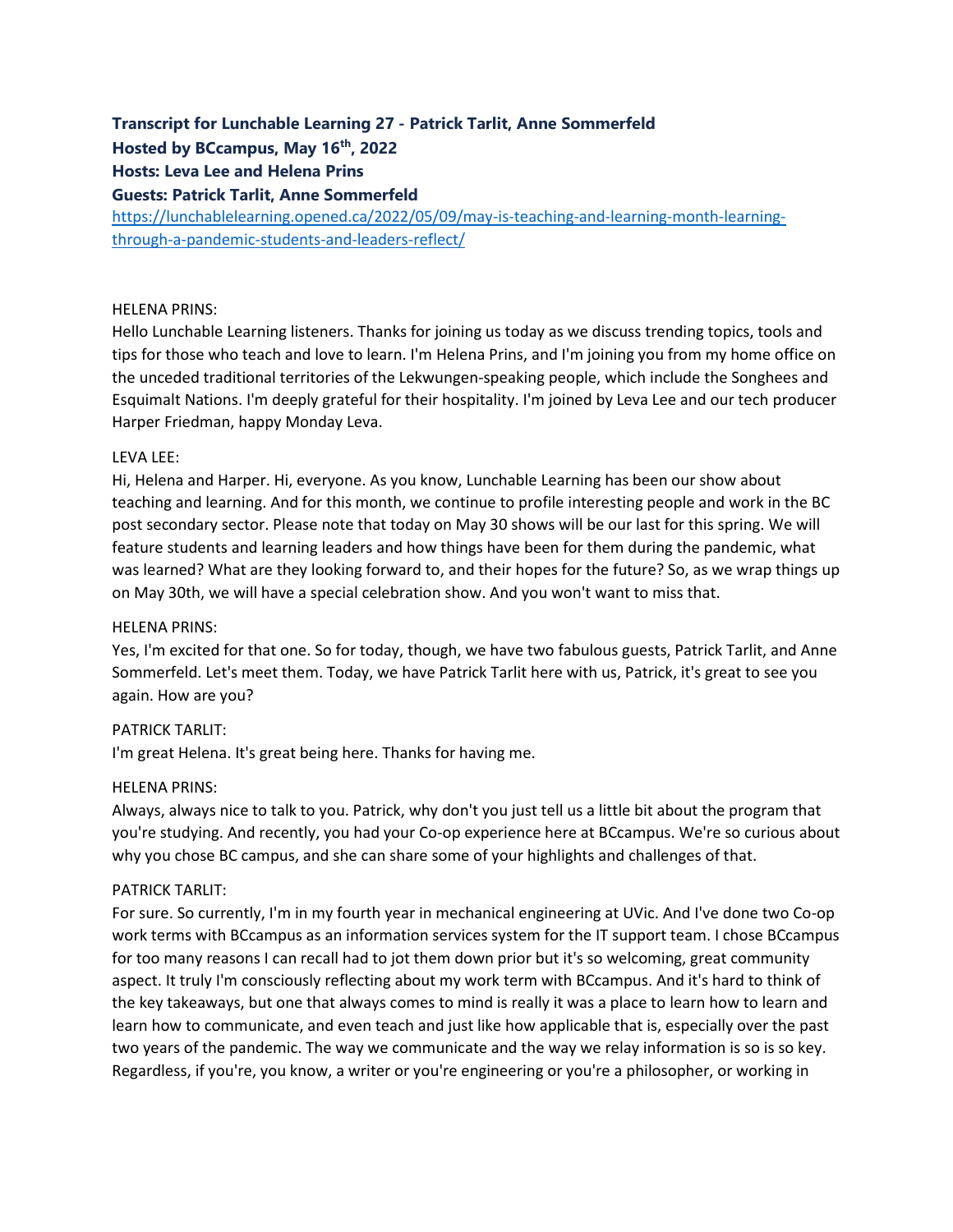social work, it's OK. And I just love the really interactive aspect at BCcampus. So, that was a really lovely experience.

#### LEVA LEE:

Wow, hi, Patrick. But what, what am I to say I'm going to reflect on that a bit more to communication is so important. My son is actually taking engineering as well. So yeah, communication, I'm going to have to make sure I give him that tip. So, I'm thinking about this past two years and your and all the what we hear about the student experience during the pandemic. I would like to know about yourself how did you find it as a student and maybe what have you learned about yourself or about the post secondary system that you'd like to share?

### PATRICK TARLIT:

Yeah, shifting to online made me I guess I'll start with realizing things about myself just how I learned and how I retained information. I do like to be in a class setting, being around my peers, my friends and feeling that that energy and collaborating and talking with other people and hearing their ideas like right away, but there are times to when I need to work on a project or something a bit more technical, I need to sit down with something and I do, I kind of turn into my introvert state and need to kind of just bury myself in my room and feel more comfortable that way, it feels a bit more safe. And I already have so many voices in my head putting pressure on myself, right? So, I need to kind of like tune that out into other people's energy out. So, I learned that there are times it's okay to learn by myself. And other times I can learn with other people and I want to collaborate. So, it's not here nor there. So, it's a hybrid between the two, and about the post secondary system.

After going online. In the past two years of the pandemic, I realized how so many students have been learning one way for so many years. And every student is different. Every person is different, regardless of history. We're all students, we're all teachers interchangeably, and how can you dismiss these unique aspects about us, when there's just this one set of one way of learning this entire time? And it's not accessible for everyone. And that's another key term is accessibility that I learned that BCcampus and what that really meant, and how important that is. So, that's a key thing. I kind of learned about the post secondary system and about myself and being a student.

## LEVA LEE:

That's amazing.

#### HELENA PRINS:

Yeah, that's a great insight to share. And I just hope that we'll continue to think around accessibility and that not everyone learns the same way. So, that being said, are there some things that instructors did specifically to make the experience a little bit better or easier, and it stands out to you?

#### PATRICK TARLIT:

Definitely. Just for starting off with the small things, it was really nice that profs would include additional resources, because in class, you know, someone that put up their hand like it, is there a textbook or like, where did you get this formula? And, you know, they can think about it on the spot, because they're focusing on the class and person. And it I guess the benefit online is that they were writing out their computer, they had the resources, they had their files, right, like, Oh, I think this would be useful for the students, I think they could refer to this and especially for more visual learners, right, it was easy for them to put more documents and more visuals for sample problems or whatnot. So, a lot more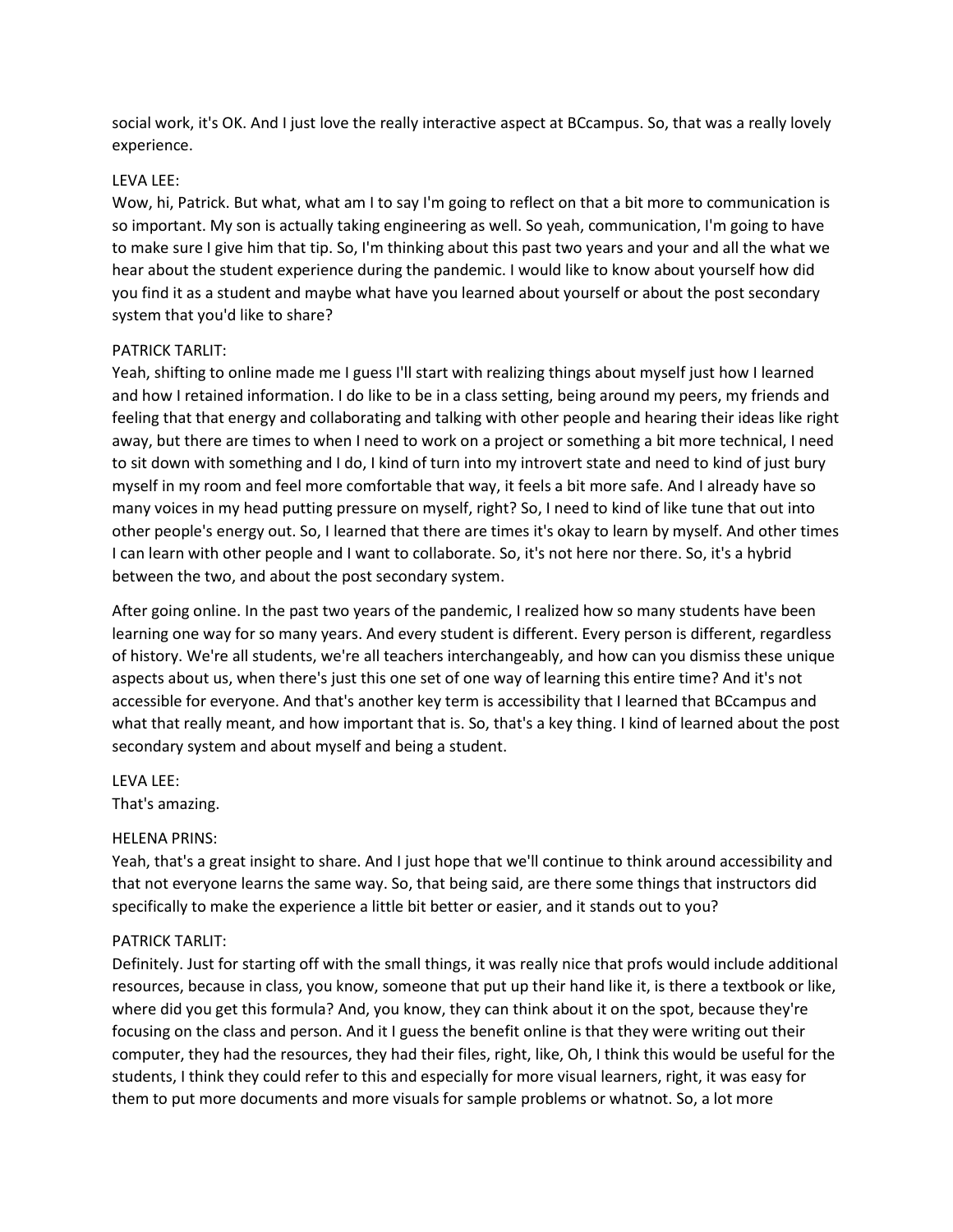accessibility in that sense. I do recall a prof I actually had a commotion before I transferred to UVic. He started incorporating intro music to his pre recorded lectures. So, I thought that was a really lovely touch to make you excited about going to the next lecture or you know, if it was pre recorded to like, click on it the day of once it was uploaded.

So, it was nice having that fun aspect and not really feeling that you're just online, and you're just being fed information. And there's times where I felt like I wasn't really learning, right? Because you were lacking that energy from people in the room. So, I thought that was great that teachers did try to find different ways to make it more fun. Because we're all at home.

# LEVA LEE:

Yeah, it's bringing in that human element day that we're all missing, being mediated by the technology. Now, we often hear right now is it's a good time to let's now as we move forward, think about ways that we can be better and do better in our sector. And I would like to know as a student, now that you're nearing the end of the year, you're graduating soon. So, what are your hopes, maybe you can share some hopes that you have for the future of learning.

## PATRICK TARLIT:

Kind of touching back on what I said, originally, just realizing there's an, of course, there's students and teachers are realizing this after the past two years that there's so many different ways of learning, and maybe integrating that more or expanding that more. Just realizing that fact and have creating more of a safe space for students to say like I need to I need to retain that information this way. I do want to learn, I want to be here but I'm not able to because of this one way so and that kind of bridges to maybe incorporating more of a mental health aspect and self care aspect which I feel like is kind of lacking in certain sectors of the post secondary system is just making sure your baseline you is feeling good feeling safe is in a good state to learn. Because if you're not, you're not going to retain any information you're dealing with so many things right? It's already hard to manage personal development and personal growth. Growing up as a student growing up as a human being and you're trying to learn something new and you're learning about yourself, it gets complicated.

So, it's not it'd be nice if the post secondary system that did hone in on those key things so we can focus more on learning what we're intending to do.

## LEVA LEE:

Wise words are they Helena?

# HELENA PRINS:

Absolutely, thank you for sharing all of that says Patrick. And you know, speaking of music, and finally do want to bring some fun to this show as well. And we ask you if there's a specific song you'd like us to play out with, what did you pick?

## PATRICK TARLIT:

For sure. So, the song I chose is 'Break My Stride' by Matthew Wilder. And I chose the song because when we shifted to online there's a key group of friends or my cohort from commotion, we'd study online, stay up late and just work on assignments. So, we got into a groove we got into his stride, even working online and we we'd sing this chorus when we kind of fell down and they kept us going. And yeah, regardless of being online or in person, school is always hard learning is hard. Teaching is hard, as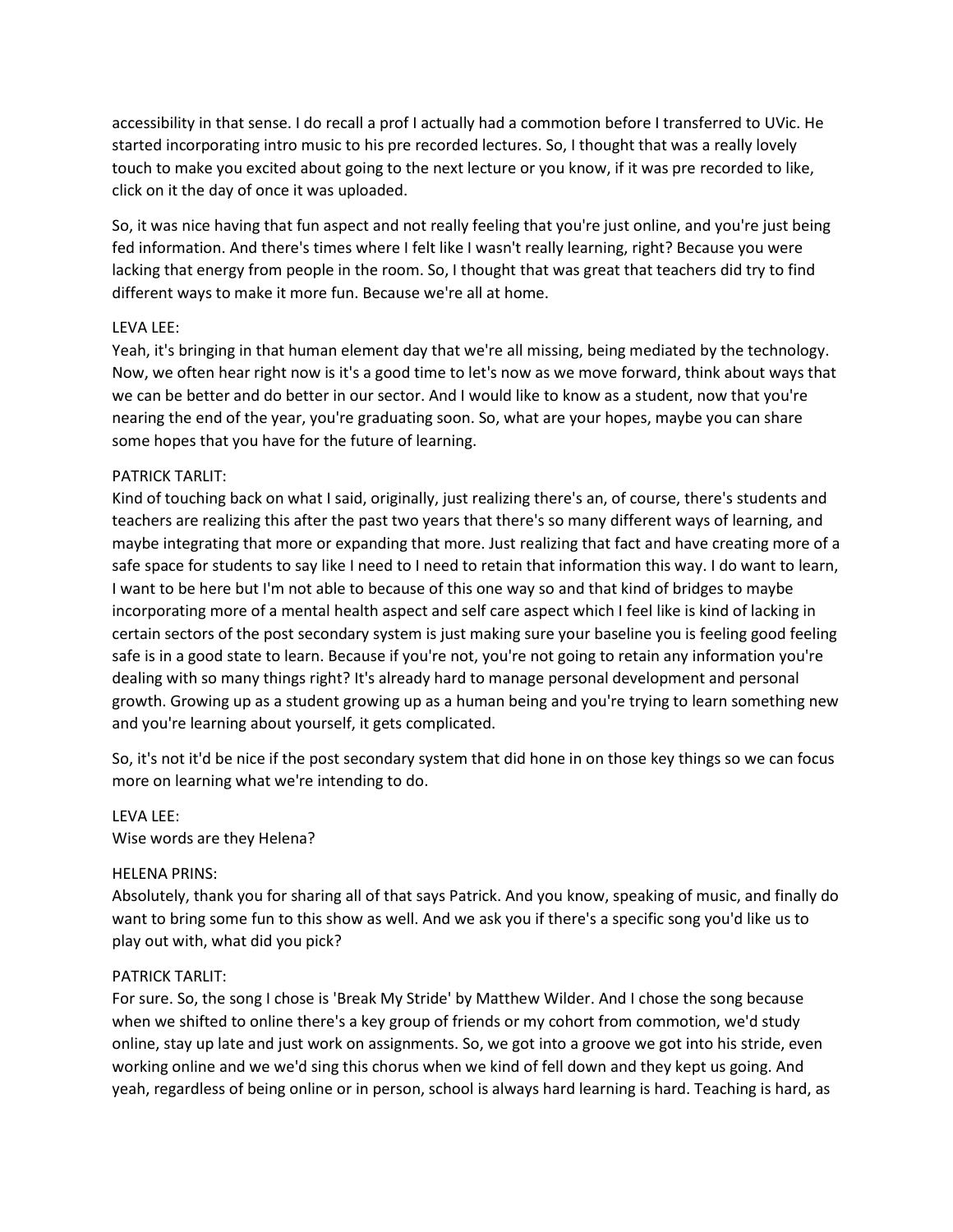well. But when you do have a community when you do have friends, it makes it that much easier. So, that's why I chose this song..

## HELENA PRINS:

What a great choice I can see here. Yeah, thanks for being here.

## LEVA LEE:

Thank you so much.

### HELENA PRINS:

Let's enjoy Patrick's song 'Break My Stride' (MUSIC PLAYS) (MUSIC ENDS) Hi Anne, we are delighted that you're here with us today. It's been a while since we've been in the same Zoom Room. I think it might have been last summer for her boot camp or is that that two summers ago?

#### ANNE SOMMERFELD:

I think it's two summers ago now, time flies.

### HELENA PRINS:

Oh my goodness. Well, welcome here. Let's start by hearing a little bit about your role at UNBC and the BCTLC.

### ANNE SOMMERFELD:

OK, UNBC is located halfway up the province is in the traditional territory of Lheidli T'enneh, as well as UNBC has remote campuses and four other locations that works with other First Nations. So, my role at UMBC for going into my fourth year now is the Director for the Center for Teaching Learning and Technology. I fell in love with teaching and learning and knowing how to engage my students better while I was a faculty member in the School of Health Sciences and I taught in that program for almost 10 years. But my love and spurred on going on to my educational doctorate actually and learning how to promote teaching and learning better for all people. Because of that ongoing love of that role. I also got involved with the at BC Teaching Learning Council, which works with the other teaching centers in the province. And I've been in leadership with that for the last two years, which has been an amazing time through the pandemic, and helping everyone just hang on and stay together.

## LEVA LEE:

That's wonderful. And yes, we've been watching some of the great work by the BCTLC. So, congratulations on that. So, what can you tell us about your experience, actually, as a leader in the higher ed through the pandemic, because I know there must be some interesting stories, and also, what have you learned about yourself, and maybe a bit about the sector.

#### ANNE SOMMERFELD:

Being a leader in a time of crisis definitely brings out a different skill sets than what you've had before. In my previous role, before academics, I was an emergency room nurse. So, I'm a little bit used to panic. And you know, that ultimate flexibility, but not everybody is, not everybody thrives on chaos and chaos theory. So, I think that's a major role that I was able to help with, because of those past skills. And to get past that the post secondary system tends to be slow to change. And it's built on tradition, and it's built on a lot of good things. But what a catalyst for change the COVID has been, we have talked more about teaching and learning in the last two to three years than the last 10 years, for example. And we've gone from having faculty members not know where the learning management system is to actually teaching it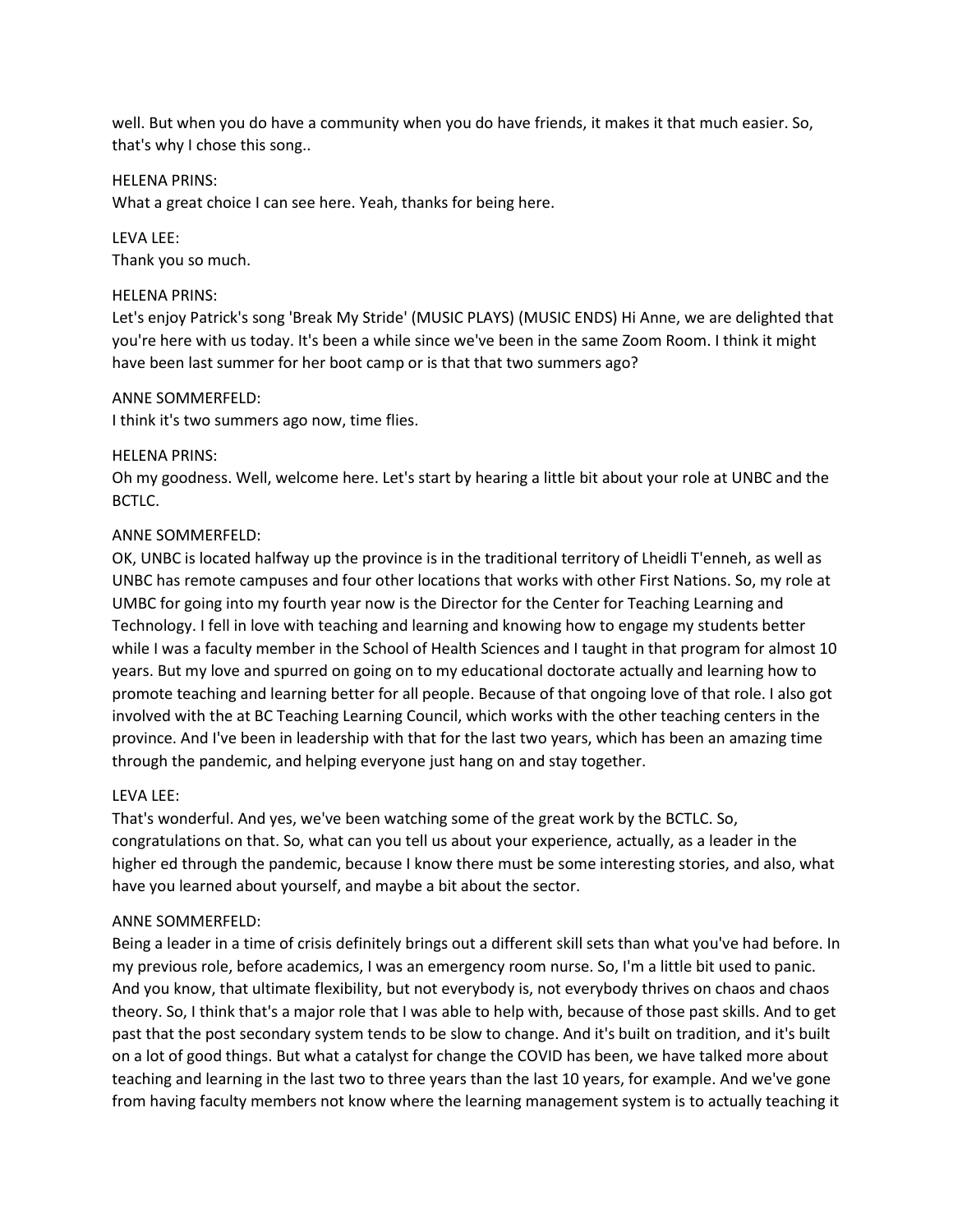and understanding it. So, what a shift that we've made in that. And I think the post secondary system needs to embrace some of those changes. And some of those the good things, the silver linings that have come out of this.

My personal level of communication and dealing with faculty members, that personal touch, those conversations just helped with that it's not, it's something that each person has to individualize and change their teaching. We call it pandemic pedagogy. And now, going forward from there, what are we going to do with it? I'm an eternal optimist. So, I'm always looking for the best things to come out of things like this. And there was some downsides, yes. But in the north, for example, I think our students benefited because we had much more accessibility for students, and much more flexibility for students who had children or had elderly parents to look after. And we just kind of was more inclusive for those types of students rather than the straight out of high school, typical graduates that we picture and imagine when we're planning these kinds of things. So I think, as a leader in this, we were able to reach out and to broaden the experience and to make it a bit more inclusive.

### LEVA LEE:

That's great. So, three things flexibility, inclusivity, and

ANNE SOMMERFELD: Accessibility,

LEVA LEE: Accessibility. Yeah.

ANNE SOMMERFELD: Would give you a third one. Yeah.

## HELENA PRINS:

Oh, I'm sure you've seen some success stories. As you mentioned, you're also very optimistic is there some of those stories that you feel you can share with us?

## ANNE SOMMERFELD:

Oh, as a leader, I was just floored by some of the feedback I got from faculty members who had been resistant to ever teaching online to now saying, you know, that kind of work, I'm going to keep some of these aspects in my classes going forward. And for us, that was a massive when the cheer went up, because it was more than one faculty and more faculty member, but also different faculties. You know, the sciences tend to be more lab based and hands on, but they found that they could expand their reach and their knowledge and the depth of knowledge by having some of these online components as well. I think some of our success is moving forward is some of the assessments, the way we do exams and papers have changed. And how do we actually get students to demonstrate their learning to us? And we're on the verge, I think of having more universal design for learning principles coming forward out of this, because we've seen the flexibility, like I said, from the online versus just a paper based time exam, what else can we do with it?

You know, that and that increases that accessibility again, personally, like I said, we've talked more about teaching and learning in the last couple of years and I hope that those conversations will continue. That is a success story. People now know what centers for teaching and learning do we are those. Yeah (LAUGHS). We are those people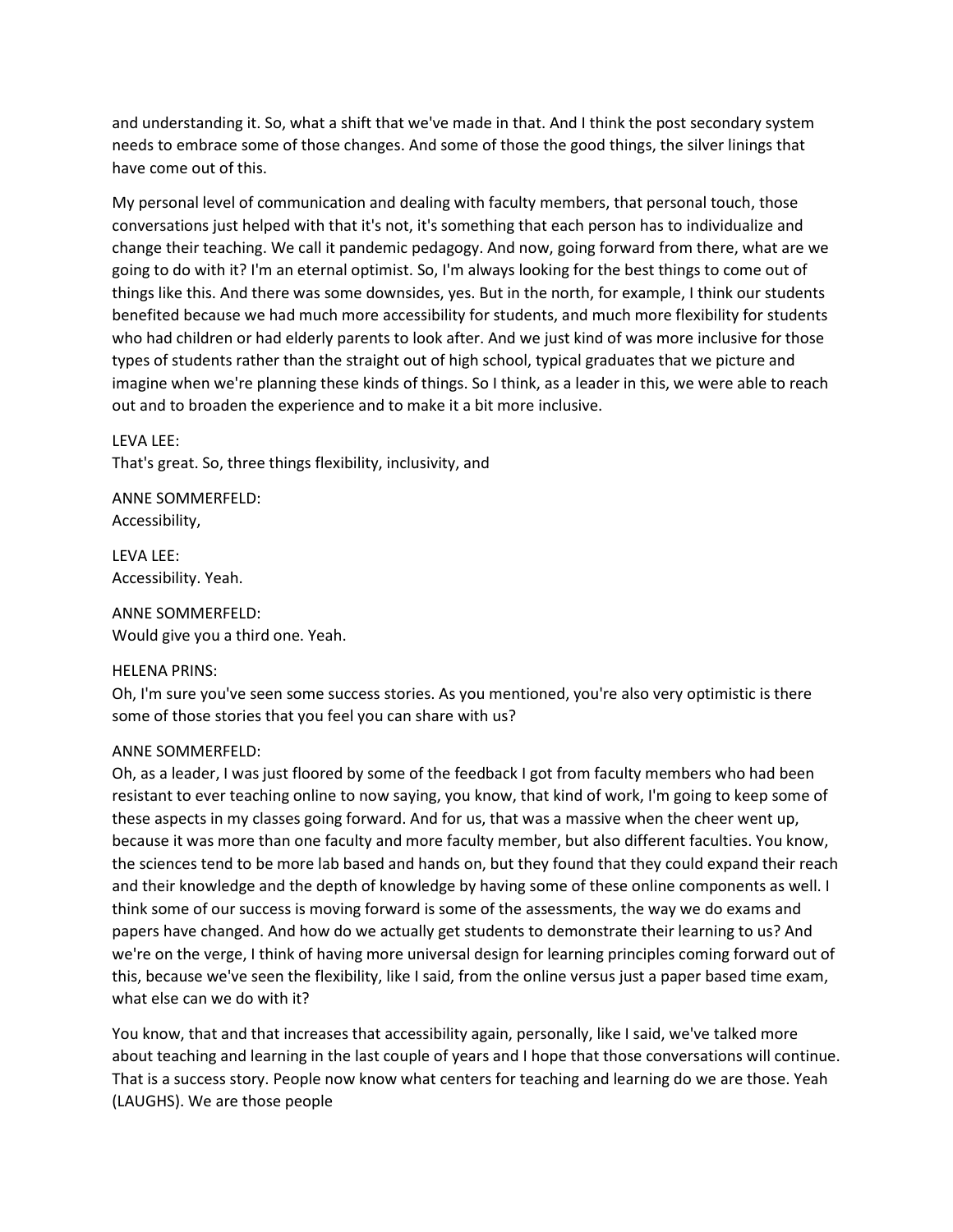### LEVA LEE:

That's like we are here, we are here, we are here.

### ANNE SOMMERFELD:

(LAUGHS) Nobody knew where we were before and now everybody knows how to contact us. Some of that's some of the success some at UNBC being a small school. We were able to utilize some of the tools like have teams or zoom, quite readily, people learn that quite quickly, which is amazing. So, now any changes going forward is just we're changing the models, you know, we're just changing it to something slightly different. And just, it's like a model car. And we're just changing, where are the buttons? And where do we do those kinds of things? So, those are some of the success stories that I've seen going forward.

### LEVA LEE:

And how about your hopes for the future of learning? Now that we've been through this and a little bit time to reflect? Do you have some thing else that you'd like to share?

### ANNE SOMMERFELD:

Well, I have said, I'm the eternal optimist. So, I think we should just keep on charging forward with all of the changes. But for some people that's really hard and change, fatigue is definitely present. People are tired of changing. But if you reframe it as benefiting the students, and having that benefit that student experience, especially in the north, where we don't have as many opportunities, and now like I said, we've increased accessibility, we've increased the way of thinking, the problem solving around some of the access to computers, or to the internet, or just to classes in general. And I'm hoping that the catalyst that started with COVID, will continue to increase and make it accessible for all students. I think the old way of thinking is that universities and colleges are for the elite students. And I don't think that's the case anymore. And it's my hope for the future that we make it much more accessible to all students, and increasing that accessibility through UDL or just having much more flexible learning and course designs.

#### HELENA PRINS:

Well said Anne, (LAUGHTER) so many of the things you just said there, and I am amazed, I didn't know about your history as an ER nurse. And now I've seen Wow, the UNBC team, they were really fortunate in more than one way to have you lead them through the global pandemic. And we are so thankful for your leadership for all the contributions you've made to the BC post secondary system and we'll continue to make so thank you for giving us some of your time today.

#### ANNE SOMMERFELD:

You're very welcome. It's been lovely to chat.

#### LEVA LEE:

We are pleased to be featuring a second segment of our show within a show created by Tracy Roberts, our director of learning and teaching at BCcampus. Here she is with Jason Toal. Let's listen and find out more about what's fun.

## TRACY ROBERTS:

Hi, I'm Tracy Roberts. I live work and record this on the lands of the Songhees and Esquimalt Nations of Lekwungen ancestors and families. I'm also the director of learning and teaching at BCcampus Welcome to the fun show where I talk to colleagues in BC higher ed about fun, because my hunch is that fun is the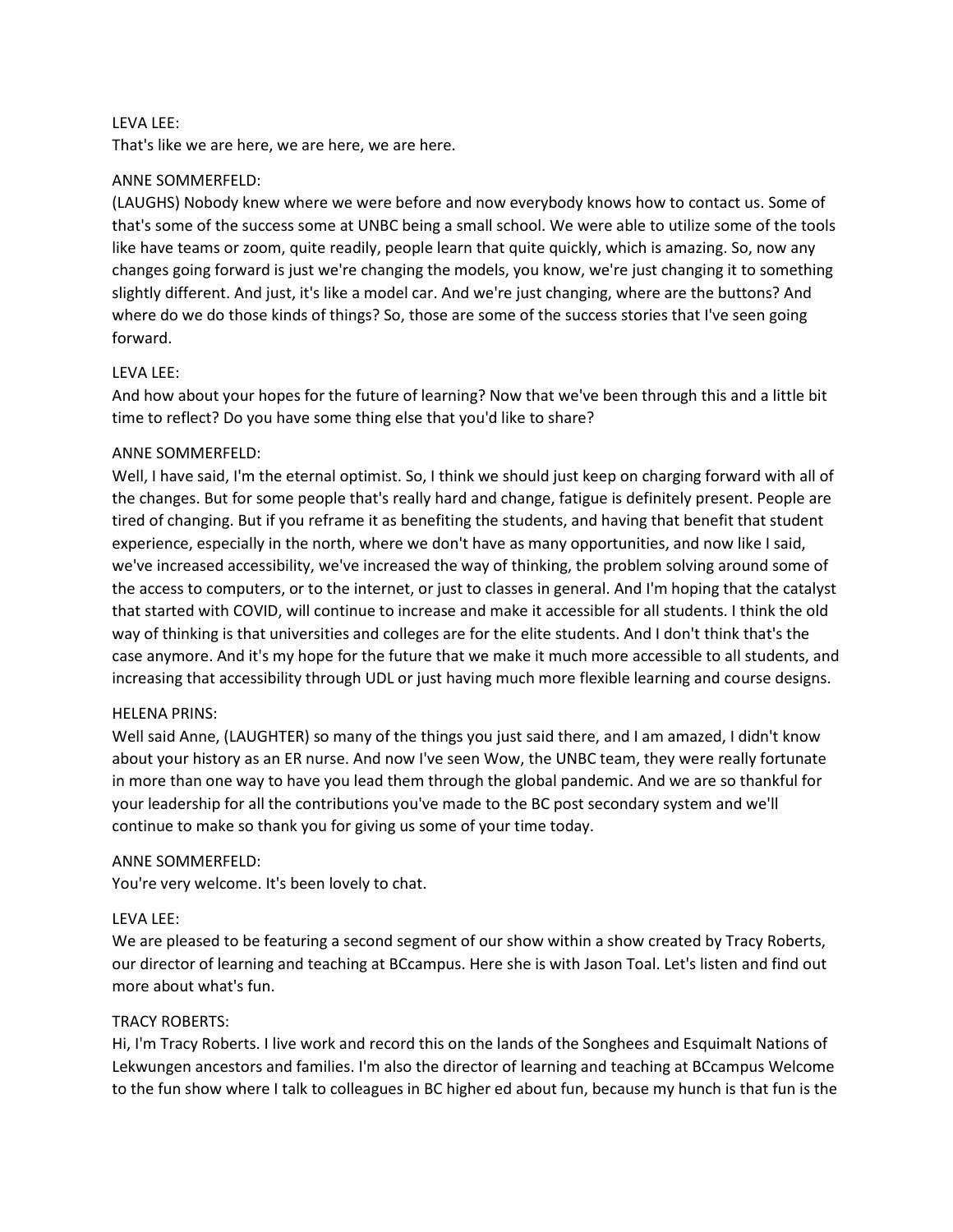method, the vibe, the ultimate engagement strategy we need right now to help us get more connected and engaged with each other. And with our work. I also asked him to pick us a fun song. Let's get into it. So, here with me today is someone I always have fun collaborating and talking with educational media expert, learning experience designer, visual artist, facilitator, consultant, DJ, extreme doodler Jason Toal. Welcome and please introduce yourself in whatever way you like.

## JASON TOAL:

Well, thanks so much, Tracy. It's hard to top that introduction, actually. Thank you for having me on. As you mentioned, my name is Jason toll and I'm a newly minted Educational Consultant with UBC Okanagan in the Center for Teaching and Learning there. My area is technology projects and strategy. So, it is proving to be a lot of fun, even though it's been just a few short weeks.

TRACY ROBERTS: Oh, that's good to hear.

JASON TOAL: Yes.

## TRACY ROBERTS:

Well, let's get into it. Tell me just like what is what about it is fun. What is fun about the work or when you're there? Does it feel like fun?

### JASON TOAL:

Well, I do even though it's been a few short weeks at my current gig. It's been quite a few years that I've been doing similar types of work, basically working with educational technology and the employment of it by instructors and faculty in post secondary. So, I do have some experience to draw from you just to sum it up in two words. It's the creative process. Yes. And I found that a technology, let's say a challenge can often lead to, I don't want to say the I word, but I'll just say a discovery a spark (LAUGHTER), something that is sort of new and fresh. And so that inevitably will unleash some sort of a design process. I think you mentioned I do like working in visual practice, working with folks that are drawing or using drawing as a means to teach or to learn. And also in the area of audio, if you're producing a podcast, let's say it sort of, to me, that is the fun part.

## TRACY ROBERTS:

Can I just ask a little more about that. So, I have now got three of the shows in the can, I am starting to notice a theme about problems and the solving thereof. And I'm wondering for you with the work that you do, which I'm imagining is very often in partnership with an educator is it do you think it's for you about helping them to solve the problem? Or is there something that you are solving? Or does it even matter who owns the problem?

## JASON TOAL:

That's a good question. For me, it is about helping, I can definitely I've consistently that the helper B, it sort of ties back in I think about my high school years. And I had a lot of friends that were in drama, drama.

TRACY ROBERTS: Drama.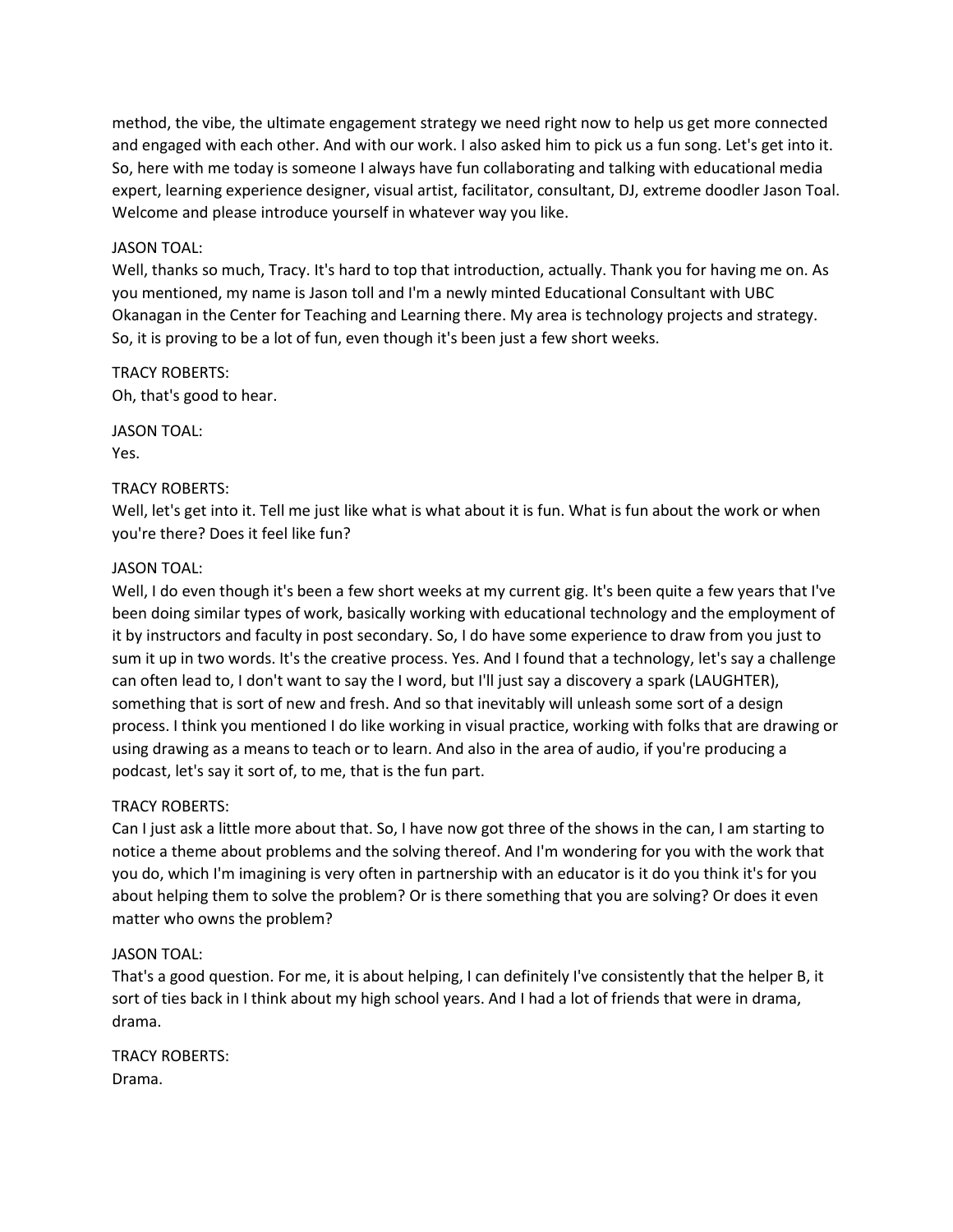## JASON TOAL:

The theater. Yes. And I was not involved in the drama club at all. I did end up helping with a lot of the backstage purely for fun. Working on the lights, working on the smoke is particularly fun (LAUGHTER). I bet. I bet. Yeah. To answer your question. I definitely think the helping of faculty and instructors that are teaching classes is a big part of it.

# TRACY ROBERTS:

OK. Well, let's leave the workspace for a moment and just talk about the wild open spaces outside of that. What do you get up to for fun when you're not at work?

# JASON TOAL:

Well, I liked the phrasing of your question actually, in the notes, the key word being outside. And, you know, never has this become more prominent in my head, that fun and being outdoors are connected. And for me that could be working in the garden.

TRACY ROBERTS: Yeah.

# JASON TOAL:

If I am lucky enough to have a place to dig and plant things. But also, in terms of sports. You know, we're big outdoor enthusiast for winter sports. Mostly skiing downhill, and Nordic skiing. That's what we sort of tried to design our lives around. How can we ski more?

## TRACY ROBERTS:

Nice, nice (LAUGHTER). Nice. So, literally playing outside is a big part is.

## JASON TOAL:

Absolutely, yes. I mean, we were sort of chatting about this earlier, there used to be a time when maybe watching movies inside or going through my music library on iTunes was what's considered fun gaming. These things are less fun to me these days, simply because they involve more screen time.

## TRACY ROBERTS:

Right? Right. Yeah. Right. Yeah, that makes total sense. OK, so maybe just thinking about everything we've talked about so far. If you've what is essential about fun, or what conditions have to be in place for fun to occur, what comes to mind for you?

## JASON TOAL:

Something about spontaneity and or, you know, the unexpected. We always frame our trips as adventures. So, you potentially have a destination, a goal, some kind of project, we're going to this location or we're traveling this route, but then unexpected things will inevitably occur along the way. Sometimes they're not pleasant, dealing with those navigating around them enjoying our time along the way.

## TRACY ROBERTS:

I'm hearing that problem thing again. There's something about (LAUGHTER) solving problems, but you know, there's some fun.

#### JASON TOAL:

Oh my goodness moving to that. Yeah.